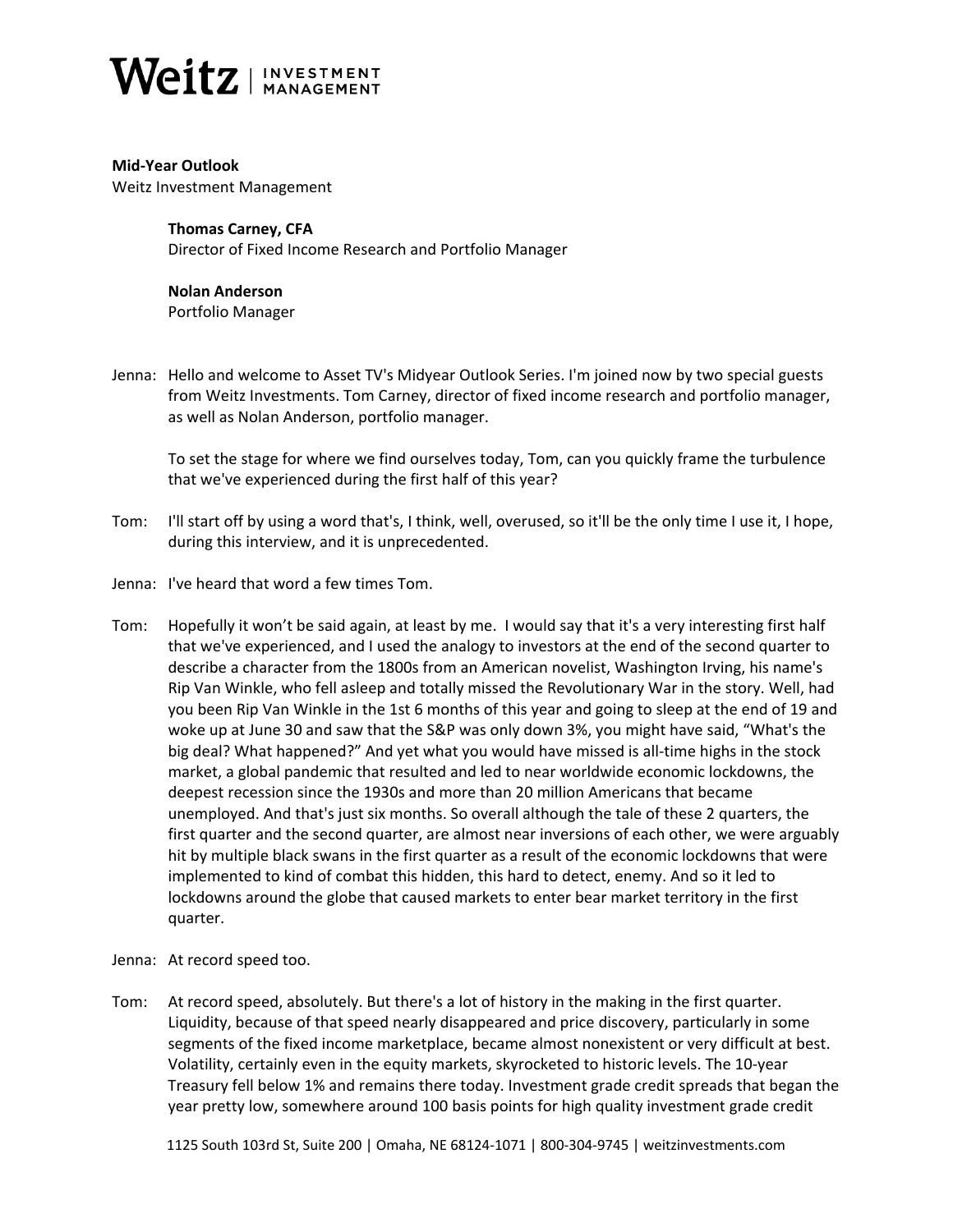

spreads, spiked to as high as 400 in late March. High yield was 3- mid-300s at the end of 19 and rose almost 700 basis points before ending somewhere around 600 at June 30th. Crude prices fell dramatically from \$60 to \$20 a barrel in six months, even trading in negative territory at one point during the first quarter. And, of course, what happened, though, to kind of rectify this, is government intervention, arguably, and the fastest. As fast as the markets fell, government intervention was equally fast. Whether it's at Congress or at the Fed, the reaction was swift and large. The Cares Act, which many are aware of, was implemented, \$2 Trillion in economic stimulus to kind of help the economy and the Fed stepped in and lowered interest rates to zero and dusted off the playbook from 08 and 09 and implemented many of those programs that helped stabilize the market and even implemented new ones that have them now buying ETFs, exchange traded funds, corporate bonds and corporate bonds directly. And so that led to a pretty, pretty dramatic easing of the pressures in the marketplace. And the second quarter was almost a near mirror image of the first quarter in terms of stock prices rising rapidly, bond yields declining as low as they seemed to be at the end of 19. There even lower now. And Nolan will speak a little bit more about that in a little bit. And so we're left with an environment for fixed income investors today that seems quite challenging in terms of forward returns, given where credit spreads are, where base rates are, given where Treasury rates are themselves.

- Jenna: Yeah, certainly a challenging environment. Anything that you'd like to add here Nolan.
- Nolan: The thing about fixed income returns is it's a function of the contract that you have and the price you pay. Whereas in the equity market you can change the discount rate, the growth rate of the company can change. When you buy a fixed income instrument, you get a coupon payment and you get paid back par at maturity. And the yield you get to maturity is simply a function of that contract and the price you pay so you can't augment the return. If you buy a bond that has a 1% yield to maturity and you hold it to maturity, that's what you're gonna get. You can get lucky and trade that bond and hope that someone else is willing to pay a higher price, but low fixed income returns in the future seem pretty much baked in the cake.
- Jenna: Going back to your point on government intervention and speaking of the Fed's involvement, the Fed last cut rates to near zero in December 2008, of course during the great financial crisis, and kept them at that historic low until the end of 2015. During that time, the Weitz Short Duration Income Fund posted a cumulative total return of 29.29% resulting in an average annual return of 3.76% versus the 1-3 year AGGs return of 1.99% and the funds Morningstar category return of 3.42%. That experience must be invaluable for today. So what lessons are you pulling forward to today from how you navigated that time period?
- Tom: One thing I have to say right out of the gate is that this time is definitely different. But there are certain things that always stay the same. And they're different in that I'll borrow a phrase from Jim Grant from Grant's Interest Rate Observer, who recently penned a line that, "When history provides no precedent, we're all groping in the dark." There's little precedent for how markets have handled a situation like this because none of us were alive. Can't count even 08-09. None of the recent historical crises really mirror what's happened. But nevertheless, value investing, investing broadly, there's so many base lessons that you can always take away, and for that I would say for us the same lessons rely on the foundational principles that Wally Weitz founded our firm on nearly 40 years ago now and that is, that at the core we are bottoms-up, fundamental, value-oriented investors, whether that is in our equity funds or in our fixed

1125 South 103rd St, Suite 200 | Omaha, NE 68124-1071 | 800-304-9745 | weitzinvestments.com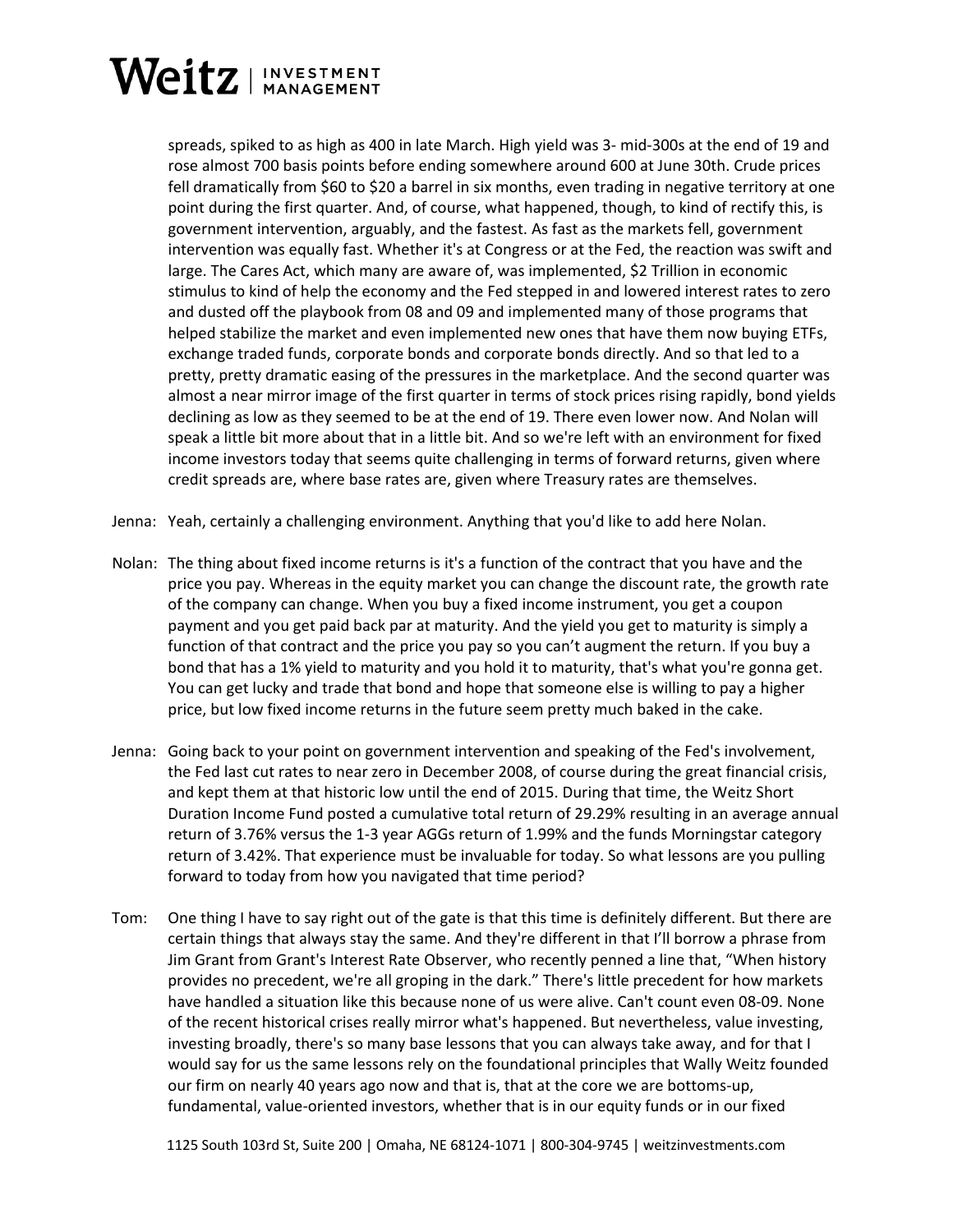## Weitz | INVESTMENT

income investments. And we're trying to identify great risk, good to great, risk adjusted returns in fixed income wherever we can find them, we have no specific mandate to invest in a certain industry. And so what allowed us to navigate the previous episode well, is the ability to be patient, to realize that there's no such thing as cold strikes and investing, that's one thing Wally's taught all of us at Weitz quite well, is patience and wait for your pitch. And we've been able to do that in fixed income. Another key lesson for us also is liquidity. We've had investors over the many years of managing this fund, remind me and Nolan as well, that having liquidity to meet clients' needs is paramount. So for us, we were able to navigate this year's first half in a way that didn't impact that in one way, or… We were more beneficiaries than victims of some of the really disruptive liquidity environments of the first quarter, for example, because we were able to be buyers and not forced sellers, like many of our peers, we're pretty sure had to do to meet client needs. And so I'd say, overall, for us, the lessons are very much the same is to kind of stick to our knitting, to follow those foundational principles our firm was founded on by Wally Weitz and just remember that patience is key and wait for the right pitch, the right investment opportunity for your investors.

- Jenna: So where does all this leave fixed income investors today knowing there is a nearly insatiable buyer in the marketplace? And how might financial advisors think of fixed income investing today and for the next few years? Nolan want to take that one?
- Nolan: Sure. Well the Fed's new QE program has pushed yields to record lows across the major fixed income sectors, like Tom talked about, Treasuries, agency mortgage backed securities, investment grade corporate bonds, these are multiple trillion dollar markets that the Fed has actively participated in and pushed yields to levels that I don't think anyone, any of us, thought would be possible. So these record low yields, you know, have left fixed income investors in a very difficult positions as we talked about. Um, so I think 60/40 portfolios, 70/30 portfolios, that, you know, the fixed income components yielded 3-4-5% over long periods of time, those returns just aren't possible, given the record low starting yields. So you know, and another thing that I think investors are going to really have to pay attention to and we're more mindful of it now than we've ever been is questioning the ballast that high quality fixed income has provided over long periods of time. We're used to bond prices going up when stocks go down, but you look at the 10-year yield today of less than 60 basis points, you take the most widely followed investment grade corporate bond index yields at 1.9%. That is below the Fed's goal of generating 2% inflation. So, to earn a negative real return on a basket of corporate bonds that do carry risk is, it's really unprecedented. So, with that as the backdrop, investors need to determine what kind of risk they want to take with their fixed income portfolios and how much of it. High quality fixed income faces the very real risk of future inflation and decreased purchasing power – erosion of purchasing power. Lower quality, higher yielding investments, obviously face principal risk, and as we experienced in March and Tom alluded to, volatility and liquidity can be very challenging. So, it's, we think, a balance of high quality, mixed with some lower quality investments at opportune times is the right approach. As advisors look for opportunities outside of the sectors being directly influenced by the Fed, we think active managers like Weitz can be helpful. We've developed very strong relationships with the broker/dealer investment banking community over the last several years, and we have access to high quality investment opportunities that are not available on index. Um, a lot of the things we do in securitized products just simply can't be owned in an index. You have to invest with an active manager to get access to those. I'm talking about like asset backed securities. securities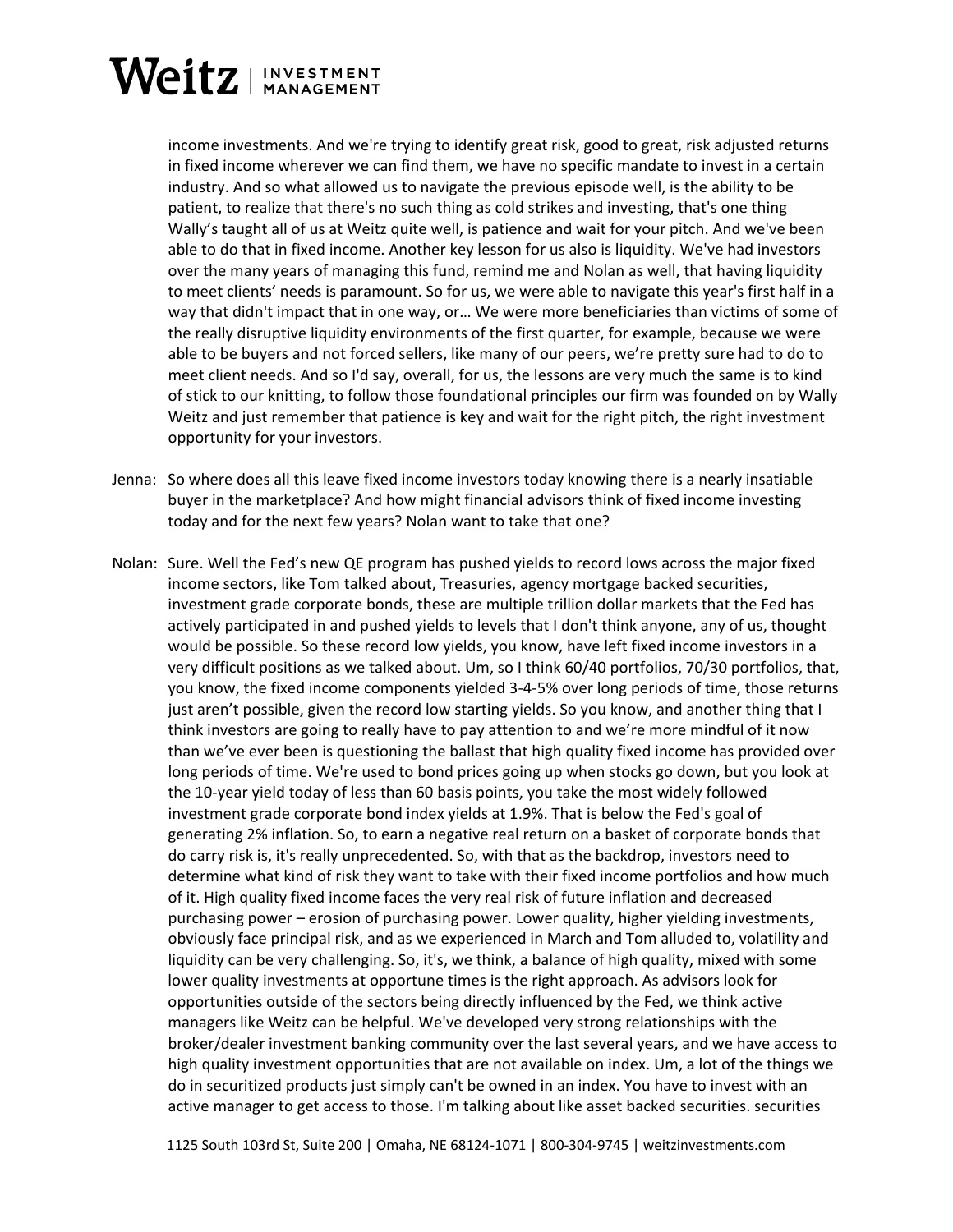## Weitz | INVESTMENT

backed by auto and consumer loans, commercial fleet vehicles, different types of equipment. Um, and a variety of commercial real estate property types. We believe these kind of investments can provide diversification benefits and can enhance the return profile of a fixed income portfolio without sacrificing quality. And I think we have a very reasonable track record of doing that in this environment. Those opportunities that benefits flexibility could be potentially even more important.

- Jenna: Certainly unprecedented times, as you mentioned, and as Tom led with. Tom, Nolan any final thoughts that you'd like to add?
- Tom: I guess I would add a couple quotes by Jerome Powell, who is the Fed chairman, to kind of highlight the difficult position that we as fixed income investors face. And the 1st one was in an interview he talked about saying that the "Fed isn't even thinking about thinking about raising interest rates." So what that means is, and I'll take him largely at their word that we're likely to be in a zero at least front-end environment for some time and their activity now further out the yield curve is already quite evident and being reported on a periodic basis, so you can see what sort of direct corporate bonds they own and ETFs they own. So you know there's gonna be more activity by the Fed that will make, it's essentially another buyer in the marketplace that just in some ways can certainly help force yields lower, but it gives us the opportunity to look in areas where they're not directly investing. And Nolan certainly covered some of those areas. And then finally, the last quote is also by Jerome, where he spoke about the Fed, he "didn't want to see us running through the bond market like an elephant." Uh, doing things and snuffing out price signals. Uh, and so they may not truly want to be that pachyderm, but any fixed income investor needs to realize they are the elephant in the room, and they're definitely a very big influence in the marketplace. And I think our strategies, our patience, our ability to invest one security at a time outside of indexes, can provide interesting opportunities for investors as we go forward from here.
- Jenna: Well, thank you so much for your time and your insights and I really enjoyed those quotes from Chairman Powell.
- PMs: Thank you, Jenna. Thanks, Jenna
- Jenna: And thank you for watching. That was Tom Carney, director of fixed income research and portfolio manager at Weitz Investments, as well as Nolan Anderson, portfolio manager at Weitz Investments. I'm Jenna Dagenhart with Asset TV.

## **Disclosures:**

**Data quoted is past performance and current performance may be lower or higher. Past performance is no guarantee of future results.** Investment return and principal value of an investment will fluctuate, and shares, when redeemed, may be worth more or less than their original cost. Please visit weitzinvestments.com for the most recent month-end performance.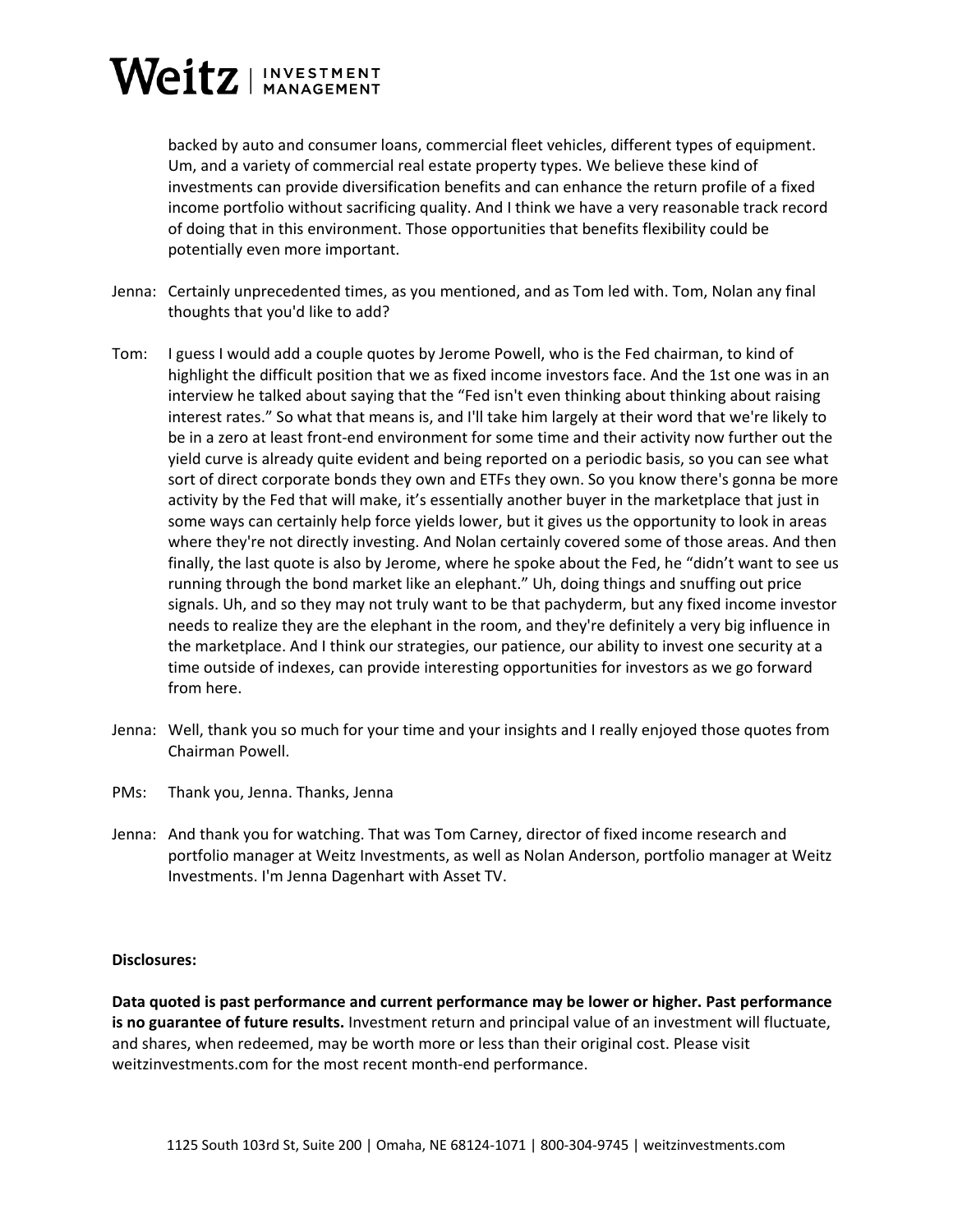## Weitz | INVESTMENT

As referenced herein, for the period 12/1/2008 to 12/31/2015 the Weitz Short Duration Income Fund (WEFIX) had a cumulative total return of 29.29% with an average annual return of 3.76% vs. the Bloomberg Barclays 1-3 Year U.S. Aggregate Index average annual return of 1.99% and the Morningstar Short-Term Bond Category average annual return of 3.42%.

Average annual total returns for the Weitz Short Duration Income Fund Institutional Class (WEFIX) for the one-, five- and ten-year periods ended June 30, 2019, were 2.89%, 2.29%, and 2.24%, respectively. Investment results reflect applicable fees and expenses and assume all distributions are reinvested but do not reflect the deduction of taxes an investor would pay on distributions or share redemptions. Net (0.48%) and Gross (0.64%) Expense Ratios are as of the Fund's most recent prospectus. The Fund has entered into fee waiver and/or expense reimbursement arrangements with the Investment Advisor. As such, the Advisor has contractually agreed to waive a portion of the Advisor's fee and reimburse certain expenses (excluding taxes, interest, brokerage costs, acquired fund fees and expenses and extraordinary expenses) to limit the total annual fund operating expenses of the Class's average daily net assets through 07/31/2021.

Average annual total returns for the Bloomberg Barclays 1-3 Year U.S. Aggregate Index for the one-, fiveand ten-year periods ended June 30, 2019, were 4.00%, 2.07%, and 1.62%, respectively. Index performance is hypothetical and is shown for illustrative purposes only. You cannot invest directly in an index. The Bloomberg Barclays 1-3 Year U.S. Aggregate is generally representative of the market for investment grade, U.S. dollar denominated, fixed-rate taxable bonds with maturities from one to three years.

Average annual total returns for the Morningstar Short Term Bond Category for the one-, five- and tenyear periods ended June 30, 2019, were 3.34%, 2.18%, and 2.01%, respectively.

Effective 12/16/2016, the Weitz Short Duration Income Fund revised its principal investment strategies. Since that time the Fund has generally maintained an average effective duration between one to three and a half years. Prior to that date, the Fund maintained a dollar-weighted average maturity of between two to five years. Performance prior to 12/16/2016 reflects the Fund's prior principal investment strategies and may not be indicative of future performance results.

Holdings are subject to change and may not be representative of a fund's current or future investments. The Fund receives credit quality ratings on portfolio securities when available from credit rating agencies. The Fund itself has not been rated by a credit rating agency. Ratings and portfolio credit quality may change over time. A security is "investment grade" when it has received a credit quality rating of at least BBB. If a security has received different ratings from more than one rating agency, then the highest rating is used.

Definitions: **Investment grade bonds** are those securities rated at least BBB- by one or more credit rating agencies. **Non-investment grade bonds** are those securities (commonly referred to as "high yield" or "junk" bonds) rated below BBB- by two or more credit rating agencies. **Yield-to-worst (YTW)** is the lowest potential yield that can be received on a bond portfolio without the issuers actually defaulting. The views and opinions expressed here are those of Weitz Investment Management as of 07/24/2020, are subject to change with market conditions, and are not meant as investment advice. For informational purposes only. Not an investment recommendation.